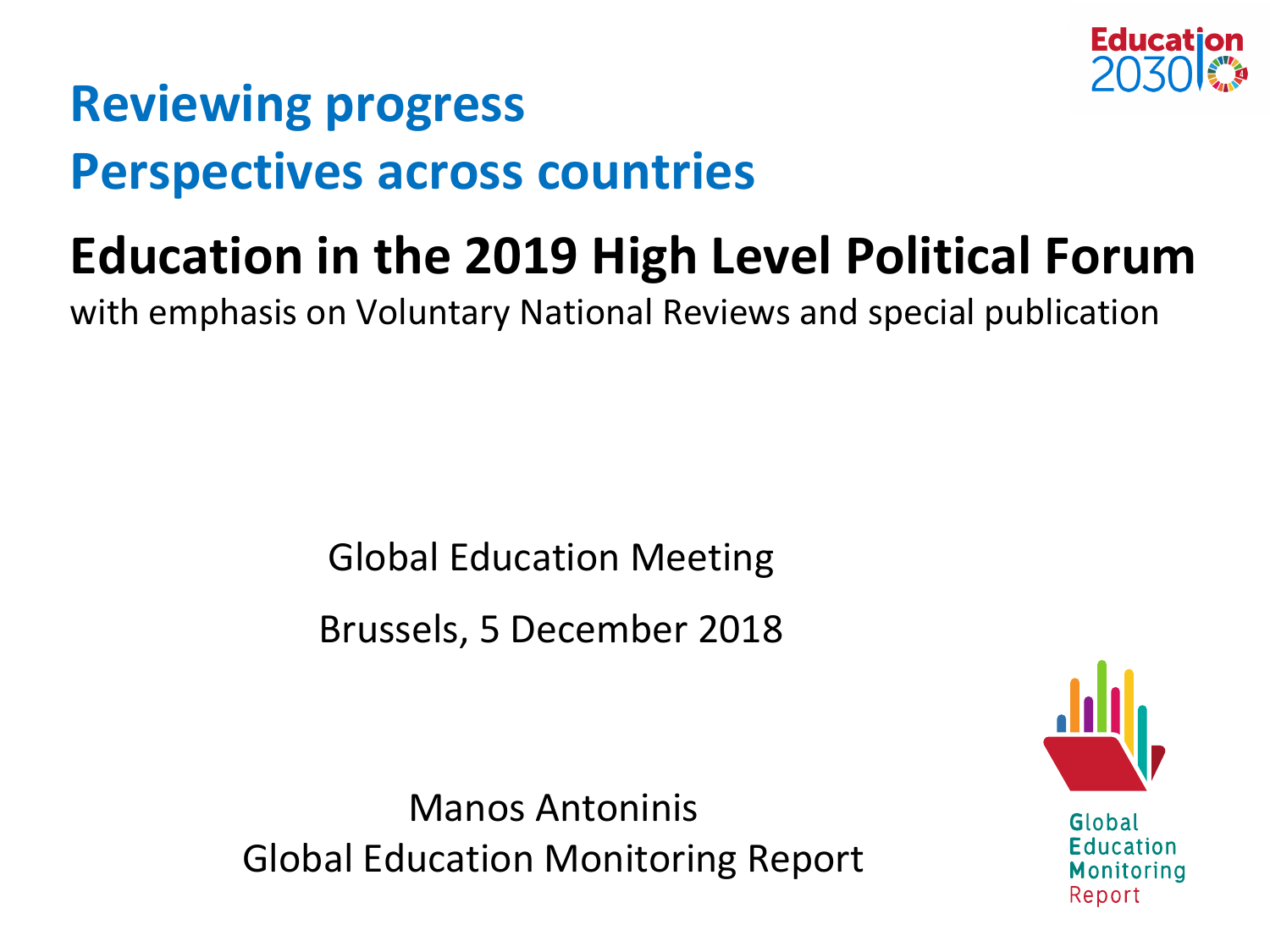

#### **High-level Political Forum**

= apex of global SDG follow-up and review process

#### **tracks progress**

- **Provides political leadership**
- makes recommendations on implementation
- **Pencourages elaboration of coherent policies**

Every year, the HLPF carries out progress reviews:

#### **Thematic**

– in 2019: **Transformation towards sustainable and resilient societies**

**Goal** (rotating)

– in 2019: **SDG 4** and five other SDGs

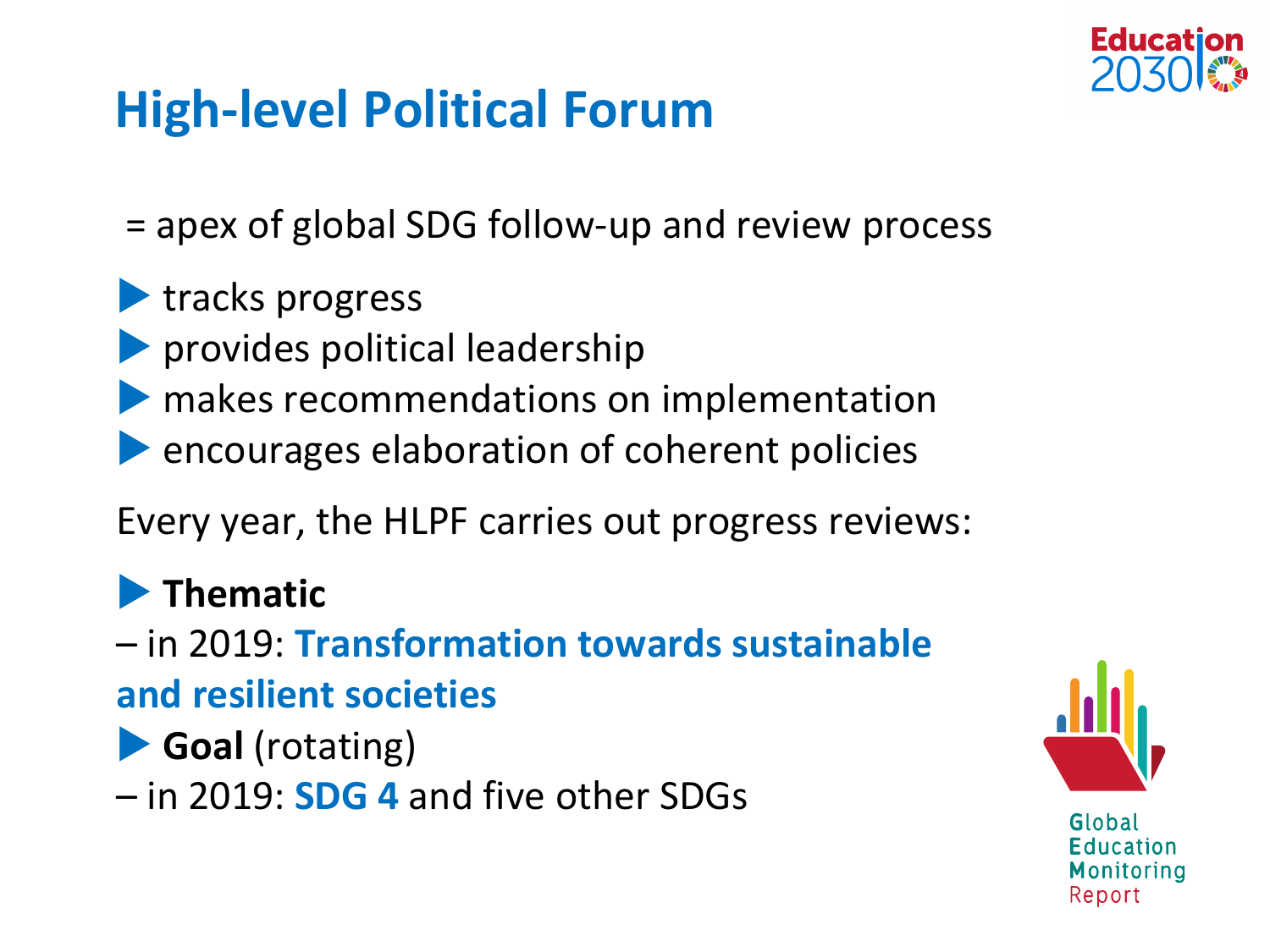

#### **Key inputs into the HLPF process**

 Voluntary **national** reviews **Regional** commissions **Intergovernmental bodies** e.g. **SDG – Education 2030 Steering Committee Major groups and stakeholders** (=civil society) e.g. **Education and Academia group Background notes** by UN system by goal UNSG Annual **Progress Report** on SDGs (+glossy version)

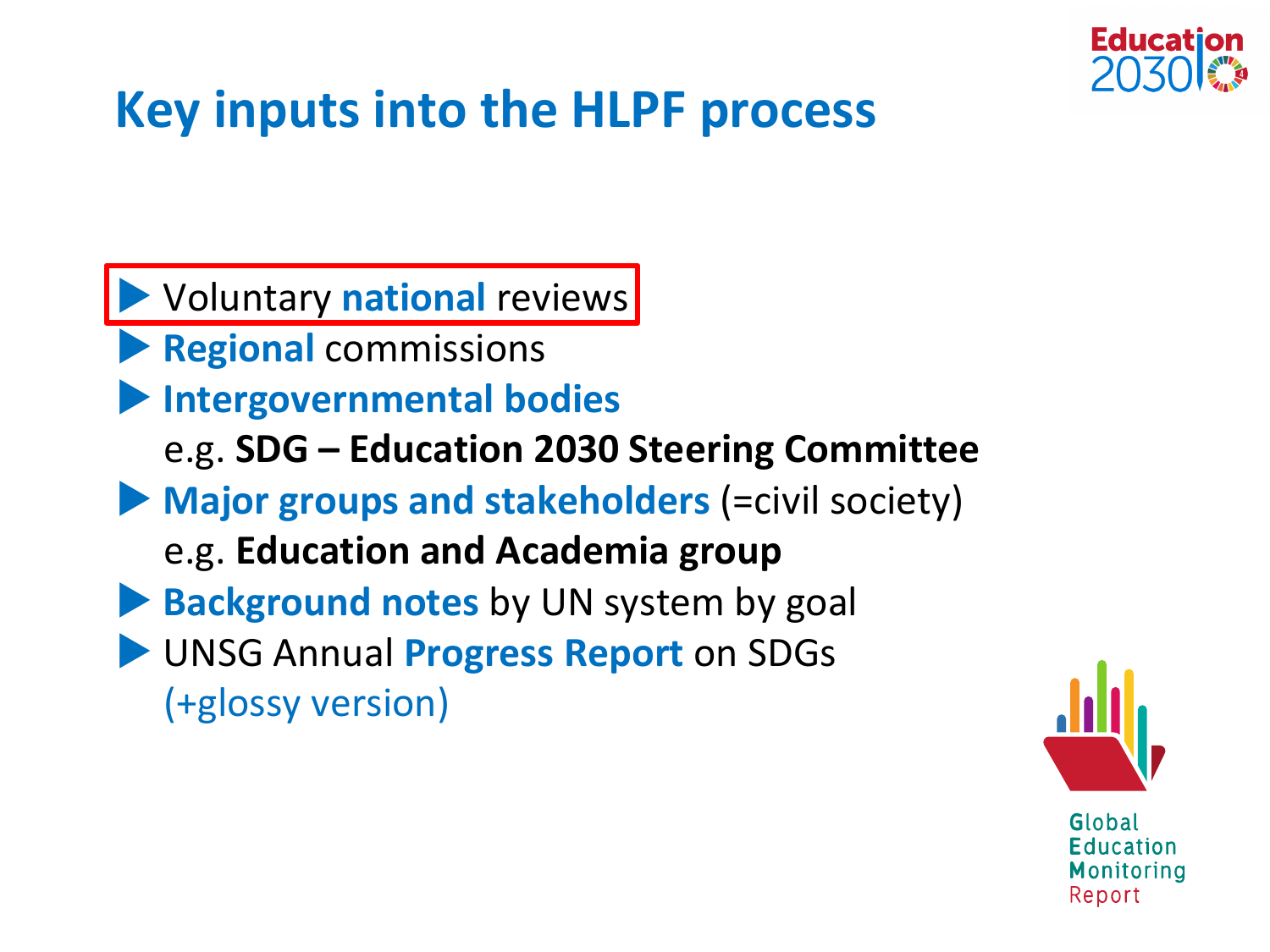

#### **HLPF schedule**

**Week 1**: thematic reviews (days 1-3 pm); goal reviews SDGs (days 2-4 am):

- Inter-governmental bodies
- papers by major groups
- UN background notes

**Week 2**: VNRs (first half)  $(= 2-3$  minutes each!); goal-wide discussion + declaration (second half)

- **+ side events**
- **+ September UNGA**

| HIGH-LEVEL POLITICAL FORUM ON SUSTAINABLE DEVELOPMENT |                                                                                                                                                                                                                                                              |                                                                                                                                             |                                                                                                                                                                                                                                                                                                                                                                                                                                                                                                                                |                                                                                                                                                                                                                             |                                                                                                                                                |  |  |
|-------------------------------------------------------|--------------------------------------------------------------------------------------------------------------------------------------------------------------------------------------------------------------------------------------------------------------|---------------------------------------------------------------------------------------------------------------------------------------------|--------------------------------------------------------------------------------------------------------------------------------------------------------------------------------------------------------------------------------------------------------------------------------------------------------------------------------------------------------------------------------------------------------------------------------------------------------------------------------------------------------------------------------|-----------------------------------------------------------------------------------------------------------------------------------------------------------------------------------------------------------------------------|------------------------------------------------------------------------------------------------------------------------------------------------|--|--|
|                                                       | Monday, 10 July (CR 4)                                                                                                                                                                                                                                       | Tuesday, 11 July<br>(CR4)                                                                                                                   | Wednesday, 12 July (CR 4)                                                                                                                                                                                                                                                                                                                                                                                                                                                                                                      | Thursday, 13 July<br>(CR <sub>4</sub> )                                                                                                                                                                                     | Friday, 14 July<br>(CR <sub>4</sub> )                                                                                                          |  |  |
| AM-1PM<br>ö                                           | $9:00 - 10:00$ AM<br>Opening<br>Scene setting<br>Where are we in year<br>two of implementation<br>of the 2030 Agenda?<br>Introduction of SG's<br>SDGs progress report<br>10:30 AM - 1:00 PM<br>Implementation at<br>the regional and sub-<br>regional levels | <b>Review of SDGs</b><br>implementation*<br>$9:00 - 11:00$ AM<br>SDG1<br>$11:00$ AM $- 1:00$<br>PM<br>SDG <sub>2</sub>                      | Review of SDGs implemen-<br>tation*<br>$9:00 - 11:00$ AM<br><b>SDC2</b><br>11:00 AM - 1:00 PM<br>SDG <sub>5</sub>                                                                                                                                                                                                                                                                                                                                                                                                              | <b>Review of SDGs</b><br>implementation*<br>$9:00 - 11:00$ AM<br>SDG9<br>$11:00 AM - 1:00$<br>PM<br>SDG14                                                                                                                   | Leveraging<br>interlinkages<br>for effective<br>implementation of<br><b>SDGs</b>                                                               |  |  |
| ₹<br>ō<br>$\mathbf{I}$<br>$\sim$                      | Thematic review*<br><b>Eradicating poverty</b><br>and promoting prospe-<br>rity in a changing world<br><b>Addressing multi-</b><br>dimensions of poverty<br>and inequalities                                                                                 | Thematic review*<br><b>Eradicating pover-</b><br>ty and promoting<br>prosperity in a<br>changing world<br>Multi-stakeholder<br>perspectives | Thematic review*<br>$3:00 - 4:30$ PM<br>Eradicating poverty and<br>promoting prosperity in a<br>changing world -<br>taking forward the SAMOA<br>Pathway<br><b>Eradicating poverty and</b><br>promoting prosperity in a<br>changing world -<br>taking forward the SAMOA<br>Pathway<br>$4:30 - 6:00$ PM<br>Eradicating poverty and<br>promoting prosperity in a<br>changing world -<br>how it affects countries in<br>special situations : LDCs<br>and LLDC. It will also dis-<br>cuss special challenges of<br>MIC <sub>s</sub> | Review of Goals/<br>Thematic review*<br>$3:00 - 4:30$ PM<br><b>SDG17</b><br>Investing in and<br>financing for SDGs<br>$4:30 - 6:00$ PM<br>SDG17<br>Advancing<br>science.<br>technology and<br>innovation for<br><b>SDGs</b> | 3:00-5:00 PM<br><b>SDG17</b><br>Science policy<br>interface and<br>emerging issues<br>$5:30 - 6:00$ PM<br>Wrap-up session<br>of the first week |  |  |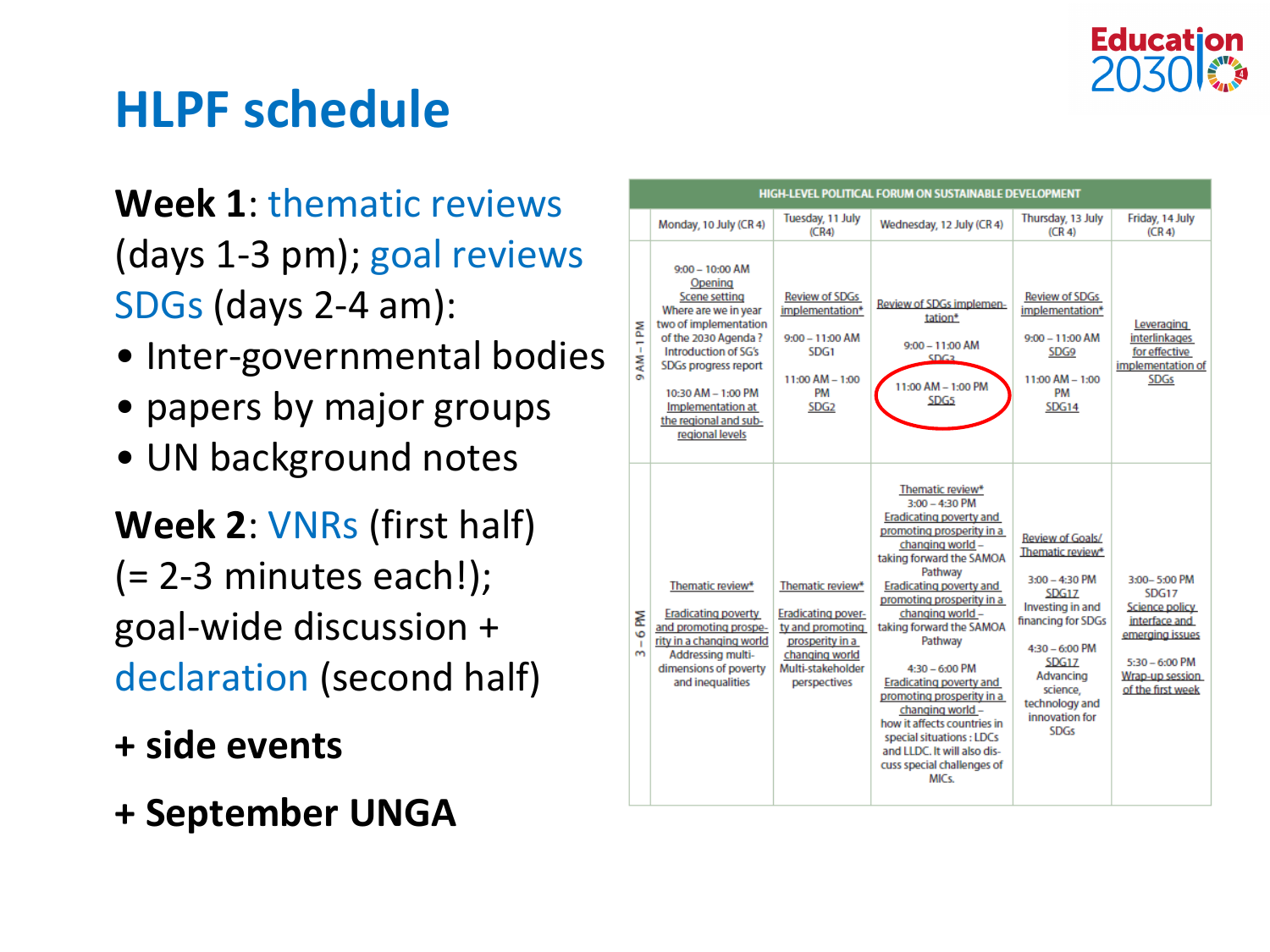

### **Voluntary National Reviews**

About 40 VNRs per year

Common reporting **guidelines** and **handbook** for preparation:

- **Align with national frameworks**  $\blacktriangleright$  integrate three pillars
- set goals and targets
- **leave no one behind**
- $\blacktriangleright$  outline institutional mechanisms

'Countries are encouraged to review all 17 SDGs … to illustrate innovative policies … or examples that could be especially interesting for **peer learning** and in an **international context**'

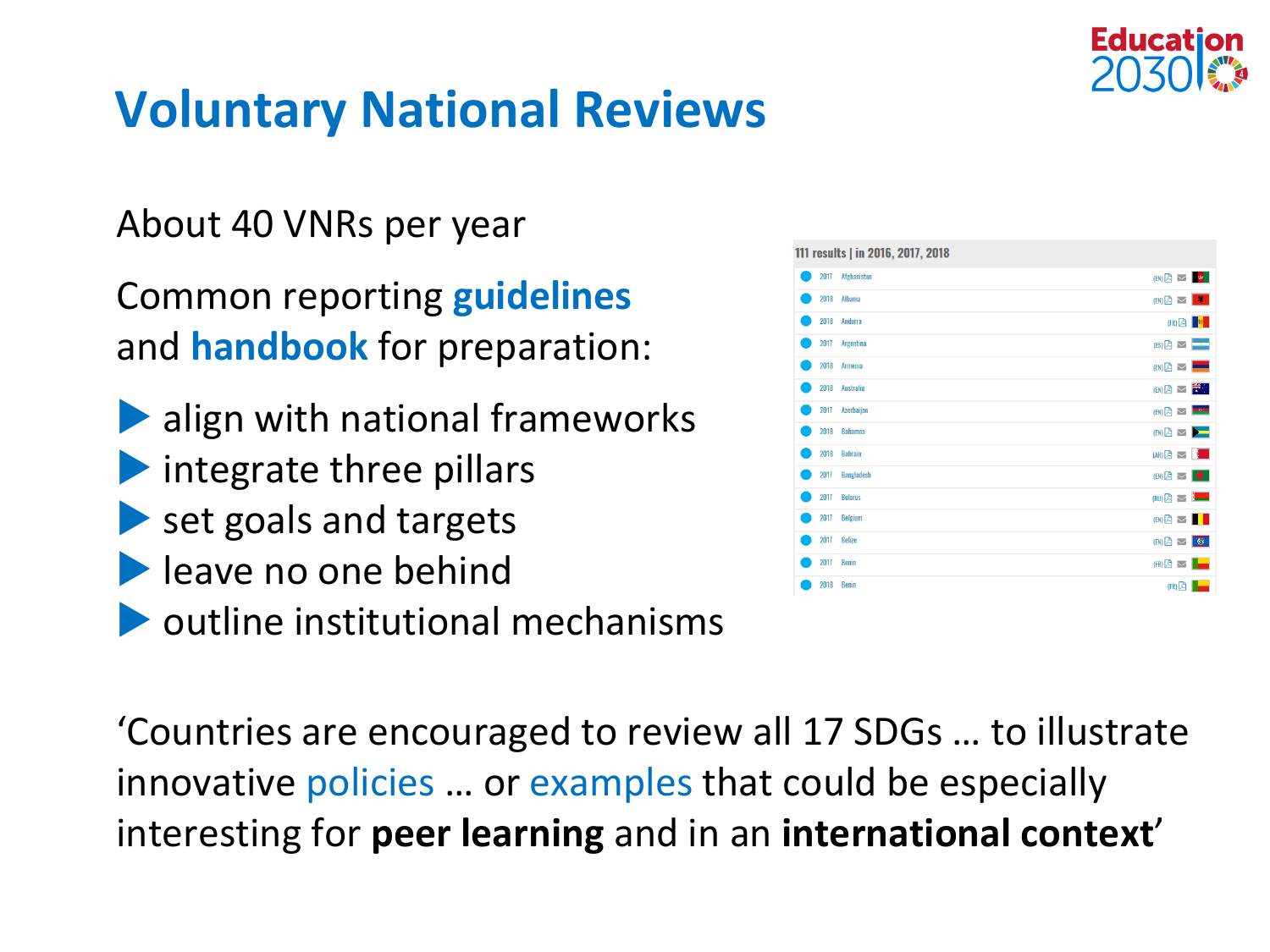

## **Analysis of VNRs** Evolution of focus

**2016**: institutional mechanisms

- **2017:** thematic review goals
- **2018**: all goals



**Education** one of most consistently discussed topics in VNRs: **at least half** cover SDG 4 directly

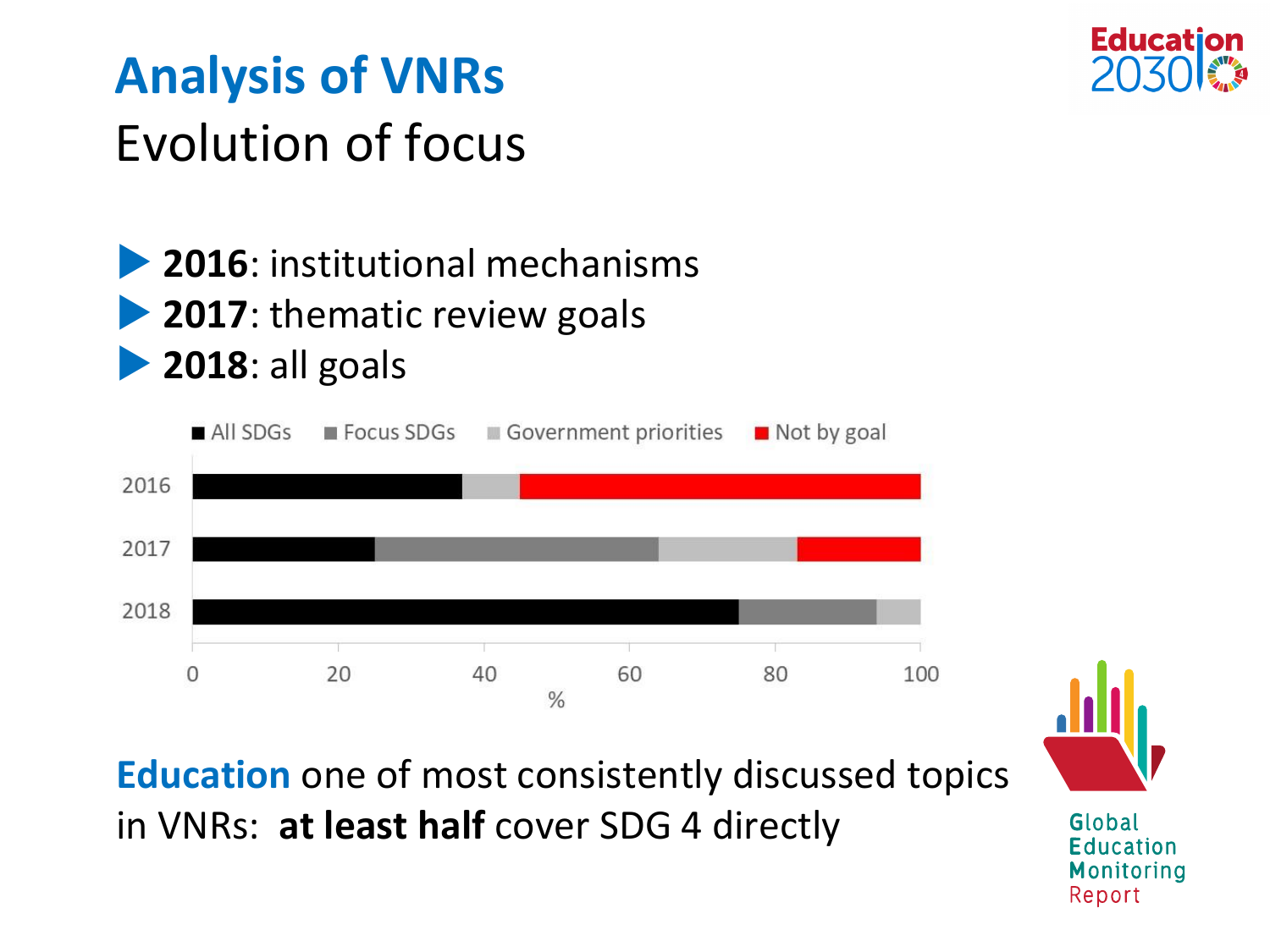

## **Analysis of VNRs** Leave no one behind

= most consistently discussed theme in VNRs **but** independent analyses question the depth

- ▶ Calls for stronger participatory processes
- ▶ Only 1 in 3 countries referred to explicit strategies in 2017

Interesting but scattered education examples:

- **Uruguay**: school retention for adolescent girls
- **Senegal: TVET for girls**
- **Australia**: rural scholarships for STEM
- **Bahrain**: strategy for people with disabilities
- **Albania**: Roma and Egyptian people
- **Canada**: Rights Framework for indigenous people

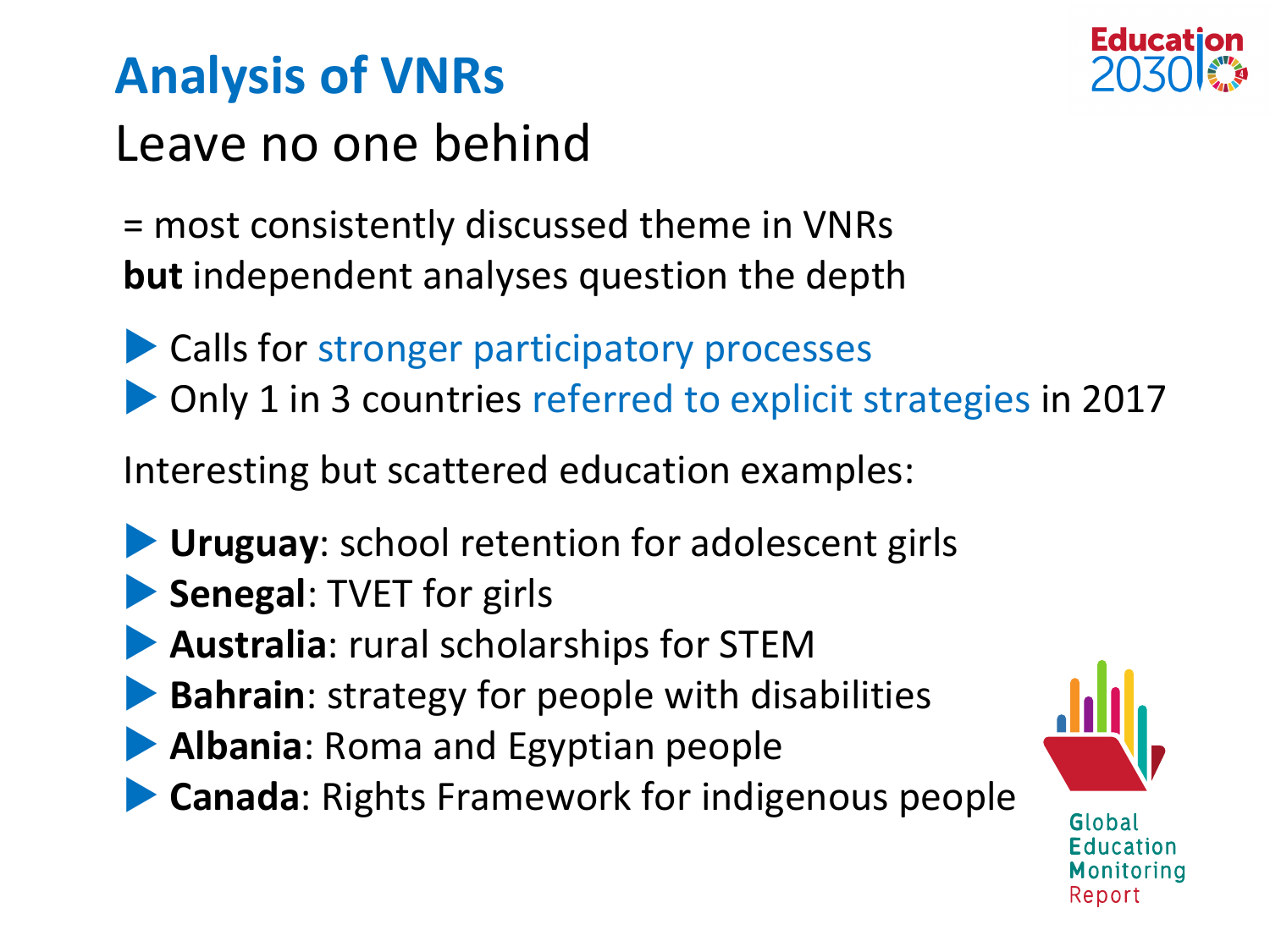

### **Analysis of VNRs** Inter-sectoral links

Most mentions on curriculum for environmental awareness; other examples of education with other SDGs:

- **Cabo Verde:** education centrally positioned
- **Japan**: gender equality and women's empowerment **Bhutan**: education deprivation contributing to child poverty **Portugal**: education to overcome employment barriers **Armenia**: education for water and energy efficiency **Bahamas**: school dropout reducing measures to fight crime

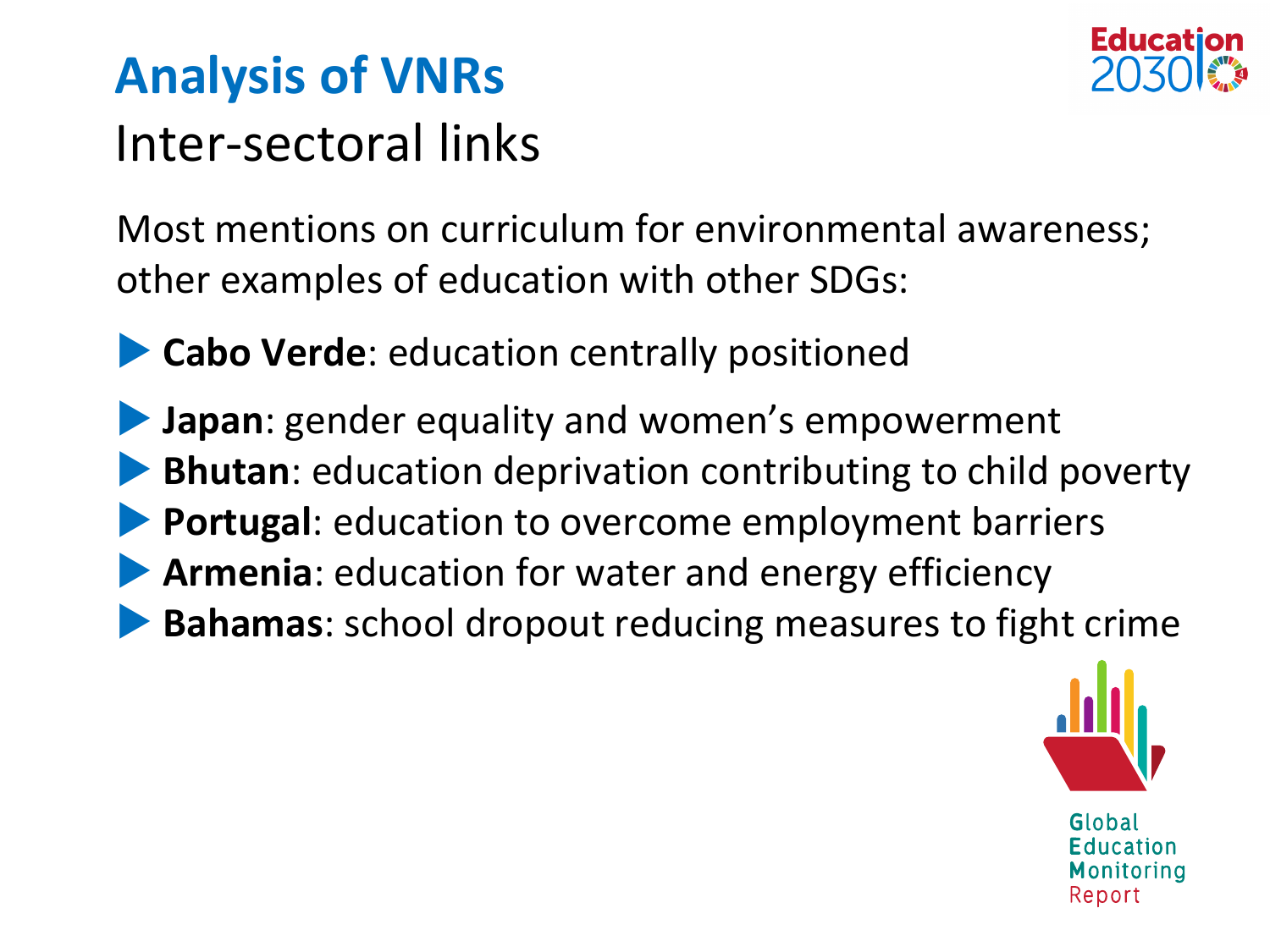

# **Analysis of VNRs** Reflections

The VNR is a multi-stakeholder, three-tier process:

- 1. **Vision**: global commitments and national frameworks
- 2. **Coordination**: among line ministries and agencies
- 3. **Technical work**: government and non-state actors

Best VNRs are **analytical** rather than descriptive: they link analyses to policies and reflect on importance of education

But despite some rich material, treatment can be superficial:

**Insufficient analysis to draw lessons learned I** limited information on implementation **If** no assessment of programme achievements

Lesson to keep for VNRs from 2019 onwards!

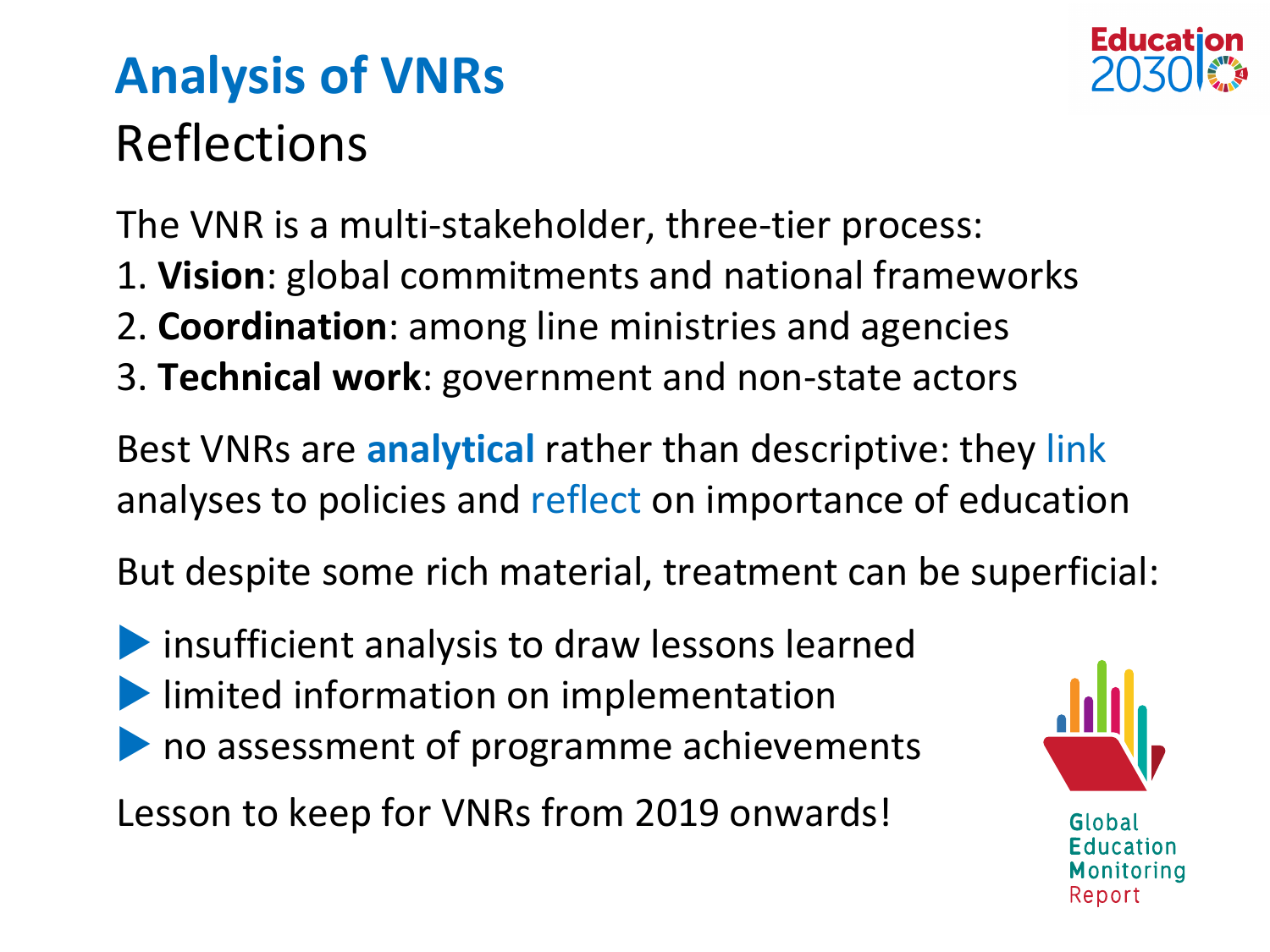# **Global Education Monitoring Report** Role in SDG 4 follow-up and review

"*mechanism for monitoring and reporting on SDG 4 and … the implementation of national and international strategies … as part of the overall SDG follow-up and review*"

| 2016 | <b>Education and the SDGs</b>              | Sep 2016 |
|------|--------------------------------------------|----------|
|      | 2017/8 Accountability                      | Oct 2017 |
| 2019 | <b>Migration and displacement Nov 2018</b> |          |

2020 **Inclusion Mar 2020** 2021 **Non-state provision** May 2021



**Education** 

2031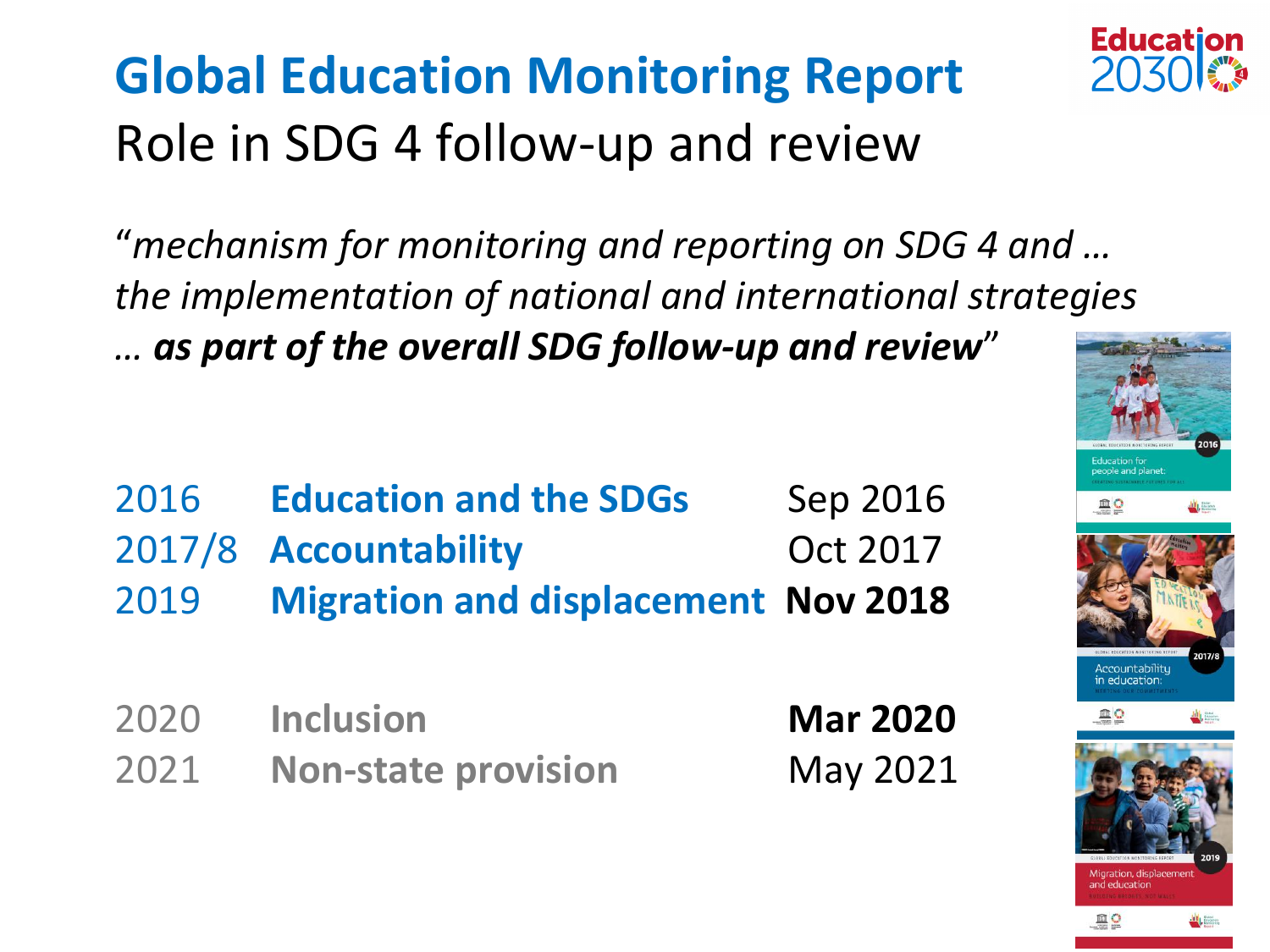# **Special publication for 2019 HLPF**  Rationale



Three reasons

**Timing** of 2019 HLPF between 2019 / 2020 GEM Reports

**HLPF to take stock** of SDG 4 every four years; requires different approach than annual GEM Report format

**Complementary** to other SDG 4 publications in 2019 HLPF

- $\bullet$  Not quantitative = role played by SDG Report
- **→ Qualitative**: time to reflect on SDG 4
- $\bullet$  Not report upwards = role played by SC Report → **Feedback to countries**: share positive examples

VNRs could have played this role but currently do not

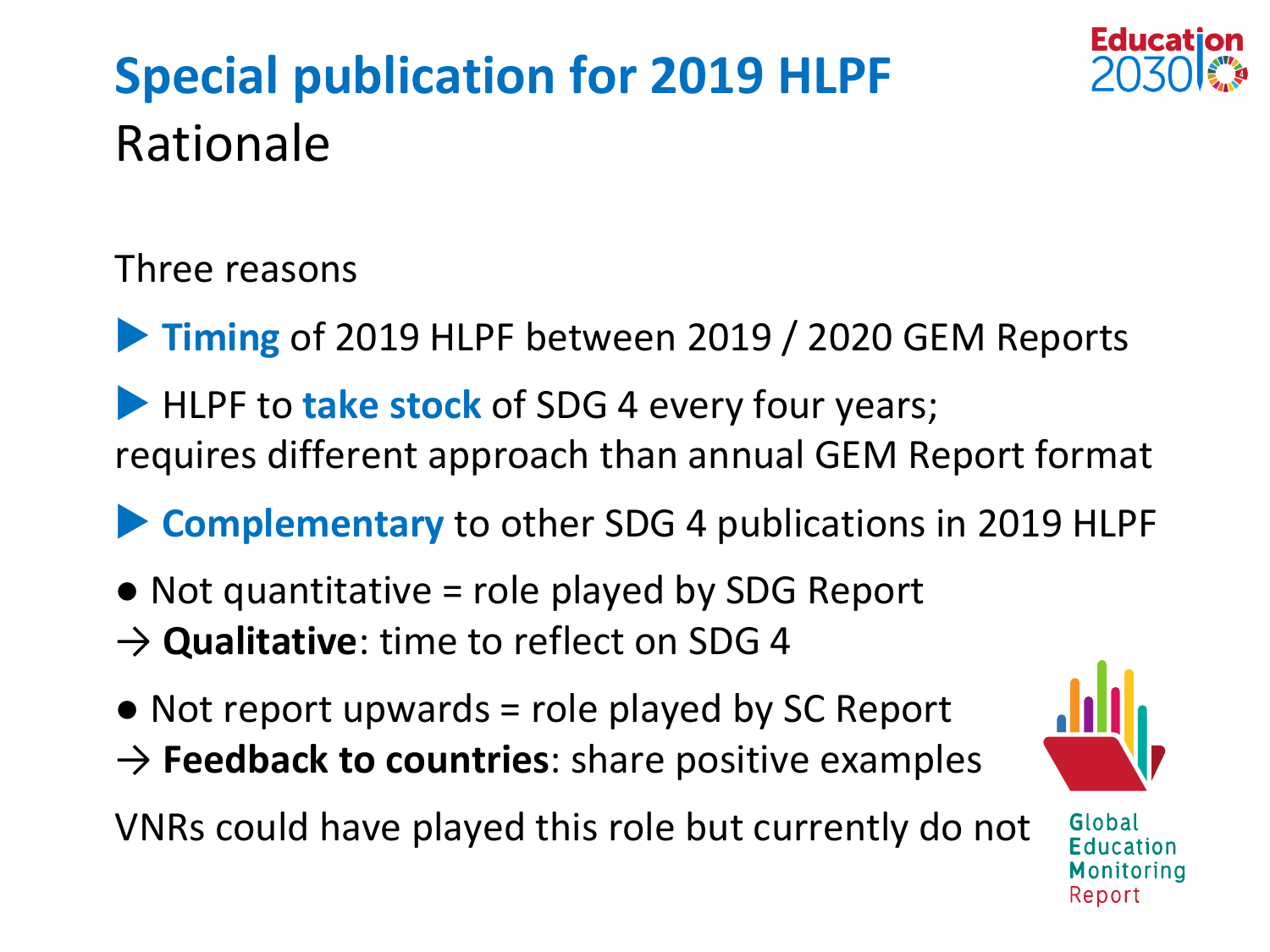

## **Special publication for 2019 HLPF Objectives**

Understand how countries re-orient or align education policies **in light of SDG 4**

- **Collect country perceptions** about SDG 4 = risk that SDG 4 means everything to everybody…
- **Distil shared understanding** about SDG 4 : what actions have different countries prioritized? 1. **Analysis** of voluntary national reviews 2. **Questionnaire** on perceptions and priorities
- **Present good practice policies / programs**
- Share information on SDG 4 **coordination**

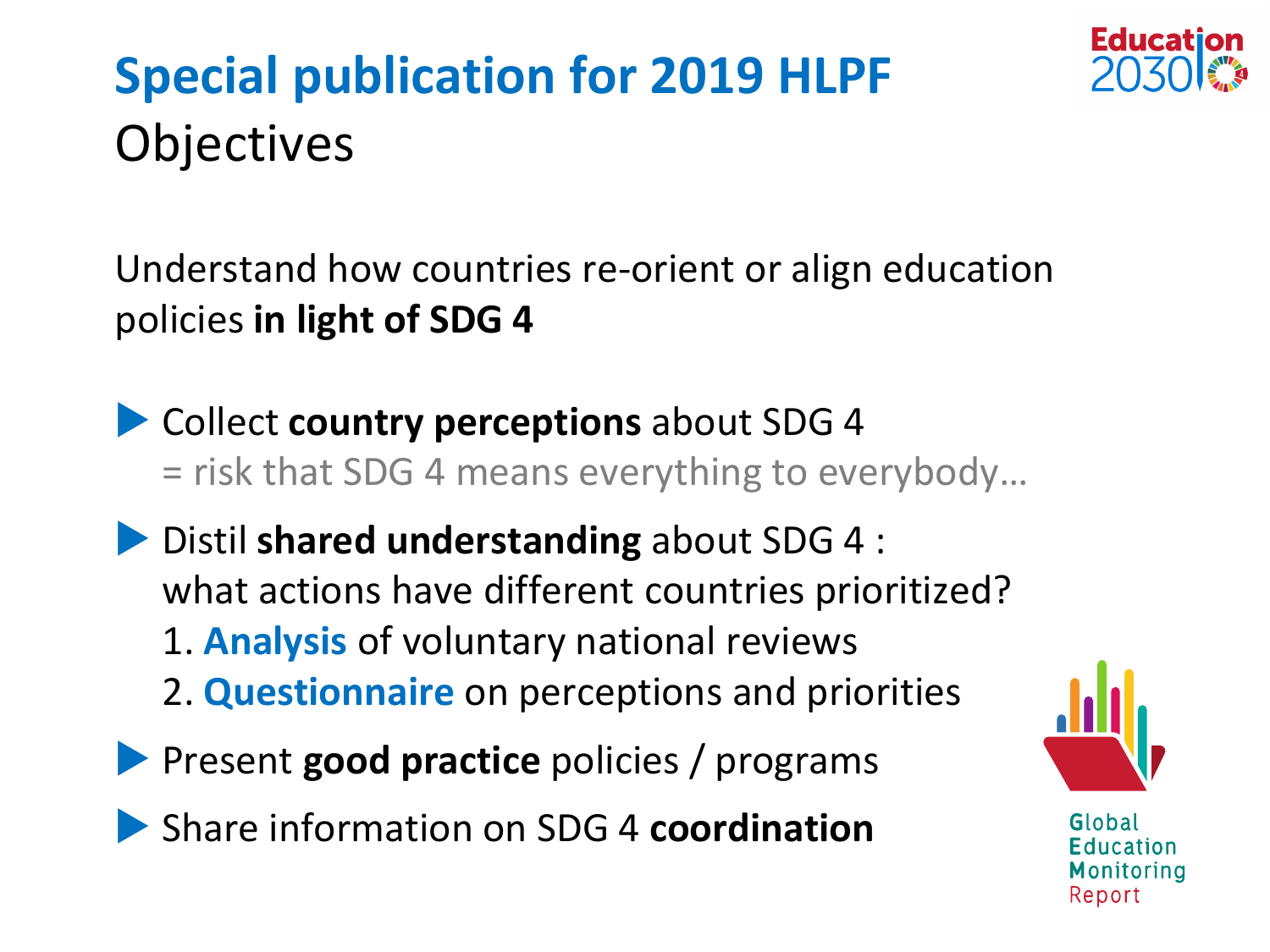

## **Special publication for 2019 HLPF**  Questionnaire

**Three ways** in which **SDG 4** agenda is influencing education policy planning and implementation in your country?

**Describe the policy or programme,** which best reflects the commitment of your government to achieving SDG 4

- Overall
- Five key areas

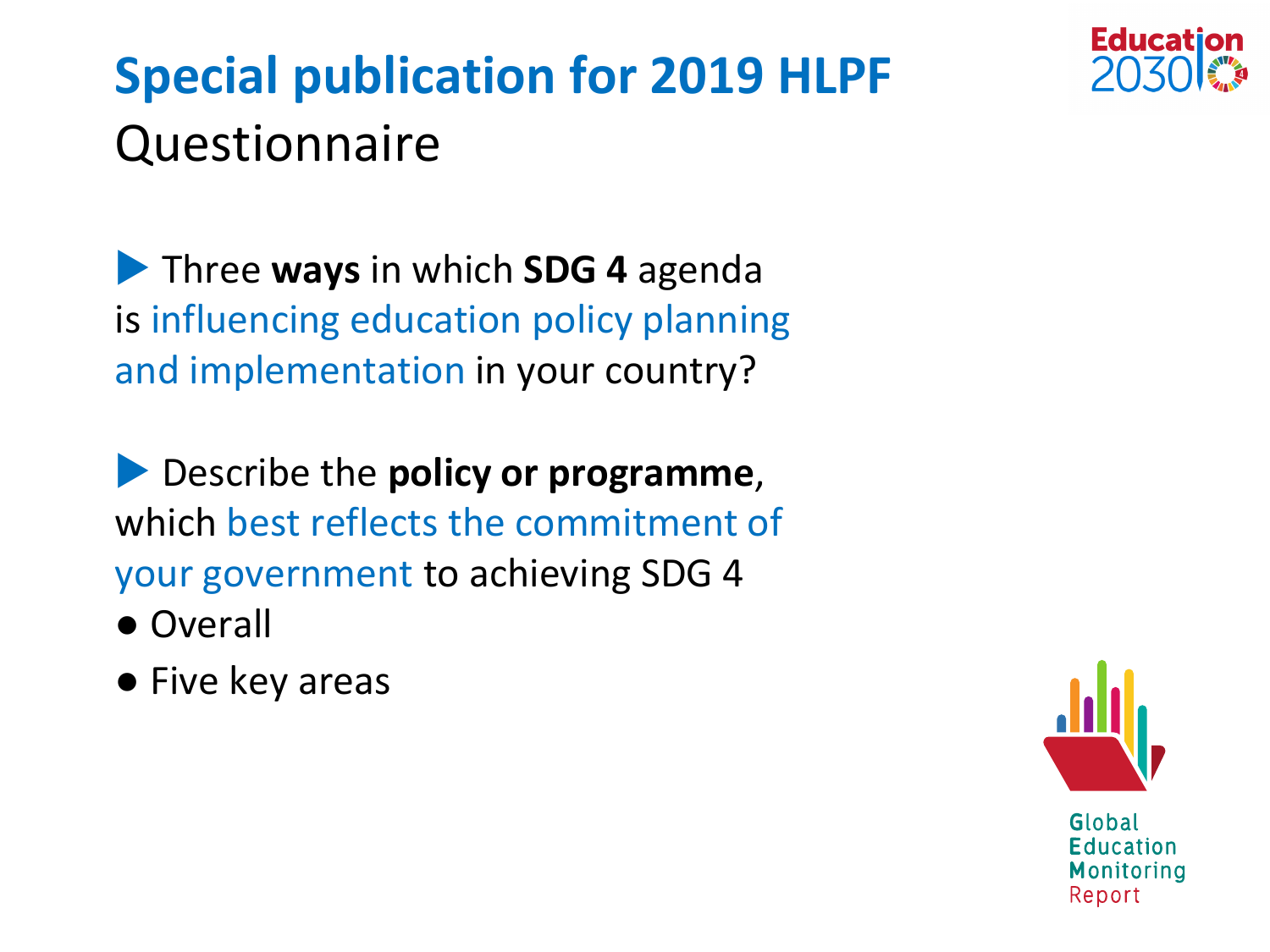

# **Special publication for 2019 HLPF**  Draft outline

#### **Framing SDG 4**

- **National perceptions**: what is unique in SDG 4
- **Shared understanding**: what may constitute progress

#### **Implementing SDG 4**

- **Beyond averages**: leave no one behind
- **Beyond access**: relevant learning outcomes
- **Beyond basics**: global citizenship or digital literacy
- **Beyond schooling**: lifelong learning
- **Beyond education**: multi-sectoral planning
- **Beyond countries**: peer learning mechanisms
- **Coordinating SDG 4**
- **National mechanisms**: policy and monitoring